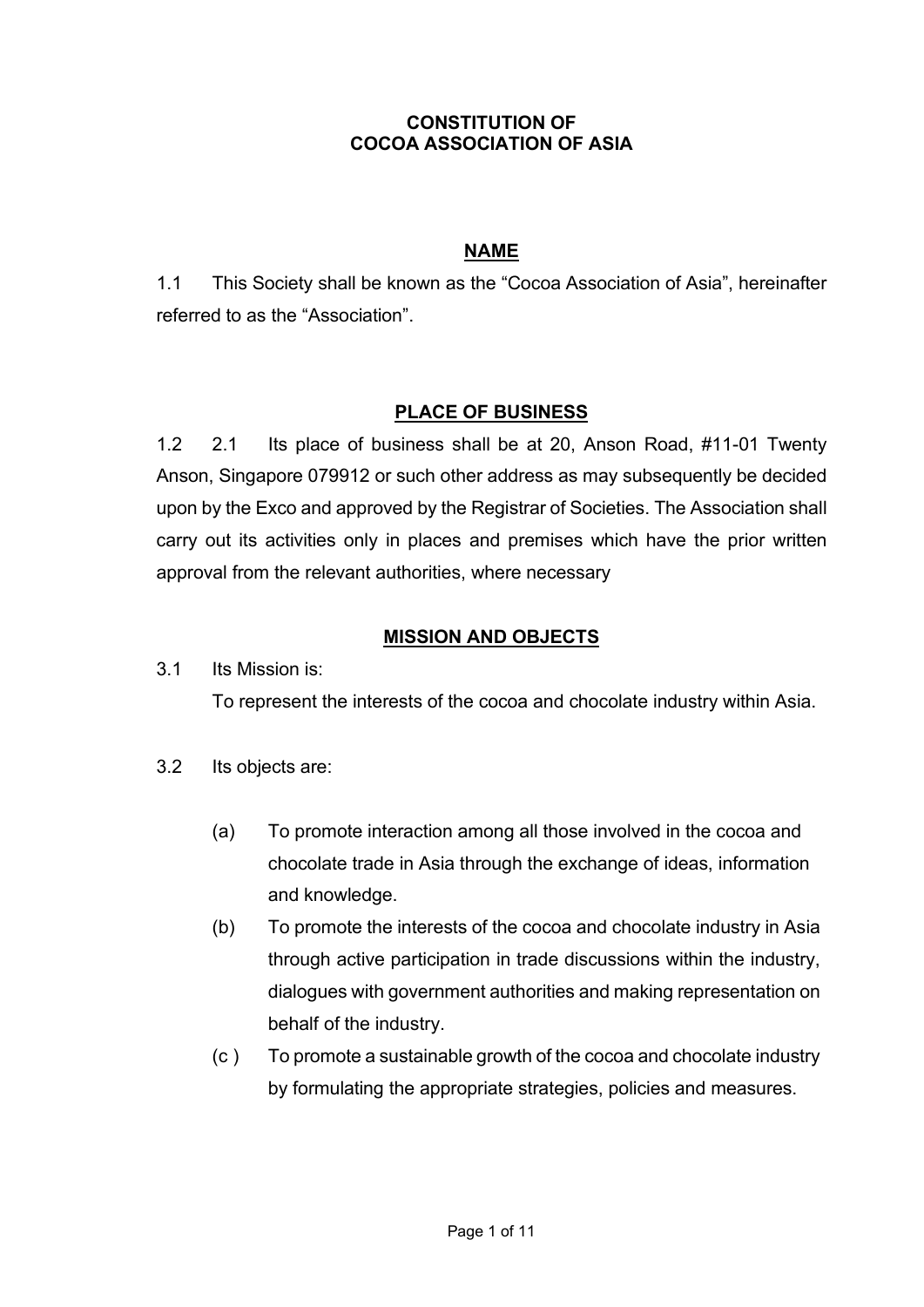- (d) To serve as a channel of communication between the industry and government agencies, trade bodies and international trade forums affecting the cocoa and chocolate industry.
- (e ) To assist and work in close consultation with the relevant authority in formulating quality standards for cocoa and cocoa products.
- (f) To assist and encourage research and development of cocoa and cocoa related products.
- (g) To introduce and reform and undertake any arrangements with a view to promoting and protecting commercial and other useful objects connected with the trade.
- (h) To provide education and trainings in matters of sustainable development and climate change through networking and collaboration with other organization.
- (i) To provide education and trainings in matters of sustainable development and climate change through networking and collaboration with other organization.

3.3 The Association shall carry out its objects and activities in accordance with the prevailing laws in Singapore. It shall not engage in activities outside Singapore which are not in accordance with the laws of the foreign country.

# MEMBERSHIP QUALIFICATION AND RIGHTS

- 4.1 Ordinary (Voting Rights) Members are Companies registered in Asia,
	- Members who are subsidiaries of another Member, will not be entitled to a separate vote. These directly involved in the cocoa bean trade and/or processing and/or the production of industrial chocolate, or in the warehousing and related logistical activities. All members shall have one vote each. Member groups will be considered as one vote for Elections or Association business.

Subsidiary: the parent company holds a majority stake, equivalent to a total of more than 50% of its company's shares.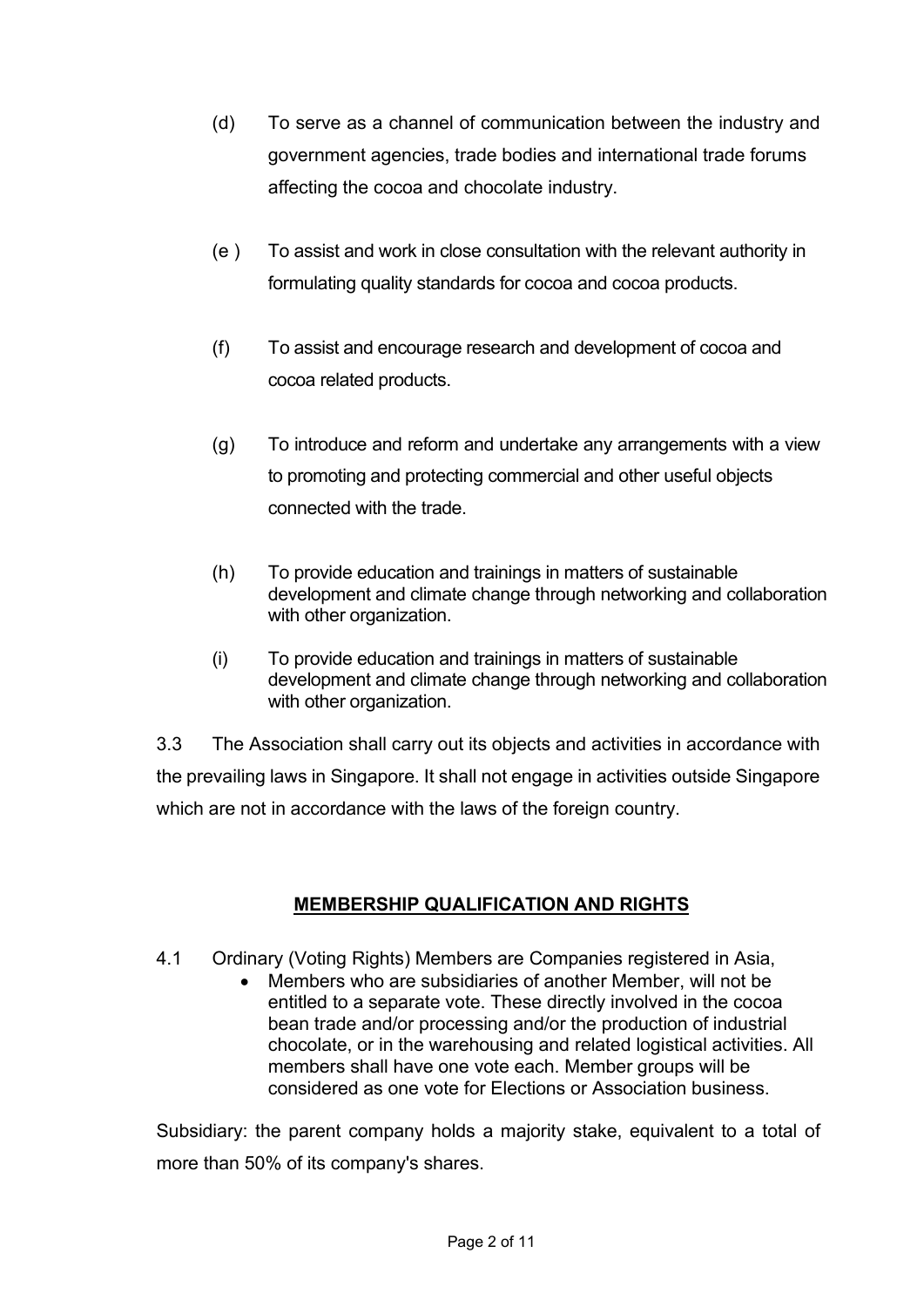Affiliate: the parent company possesses a minority stake in its ownership or a total of less than 50% of its company's shares.

4.2 Associate (Non-Voting) Members, are Service Sector companies registered in Asia , as well as associations and individuals whose activities are critical to cocoa trade and connected with the cocoa chain. Associate members shall not be eligible to vote and hold office.

4.3 Should any Associate Member, who does not qualify under 4.1 wish to become an Ordinary Member, then they can apply to the Exco who will then hold a majority vote to accept the application.

4.4 Honorary Membership – The Association may confer Honorary Membership to any individual or organization that it sees fit. Honorary Members shall not be eligible to vote nor hold office.

# APPLICATION FOR MEMBERSHIP AND DUES

5.1 A company wishing to join the Association should submit his particulars to the Director of Operations on the prescribed form.

5.2 A new member must be proposed and seconded by existing members. The name will then be posted on the Members Area of the Association's website for one week at the end of which time the Exco will decide on membership, taking into consideration any objection raised.

5.3 A copy of the Constitution shall be furnished to every approved member.

5.4 There shall be no entrance fee payable for all members.

5.5 The annual subscriptions shall be determined by the General Meeting on recommendation from the Exco from time to time.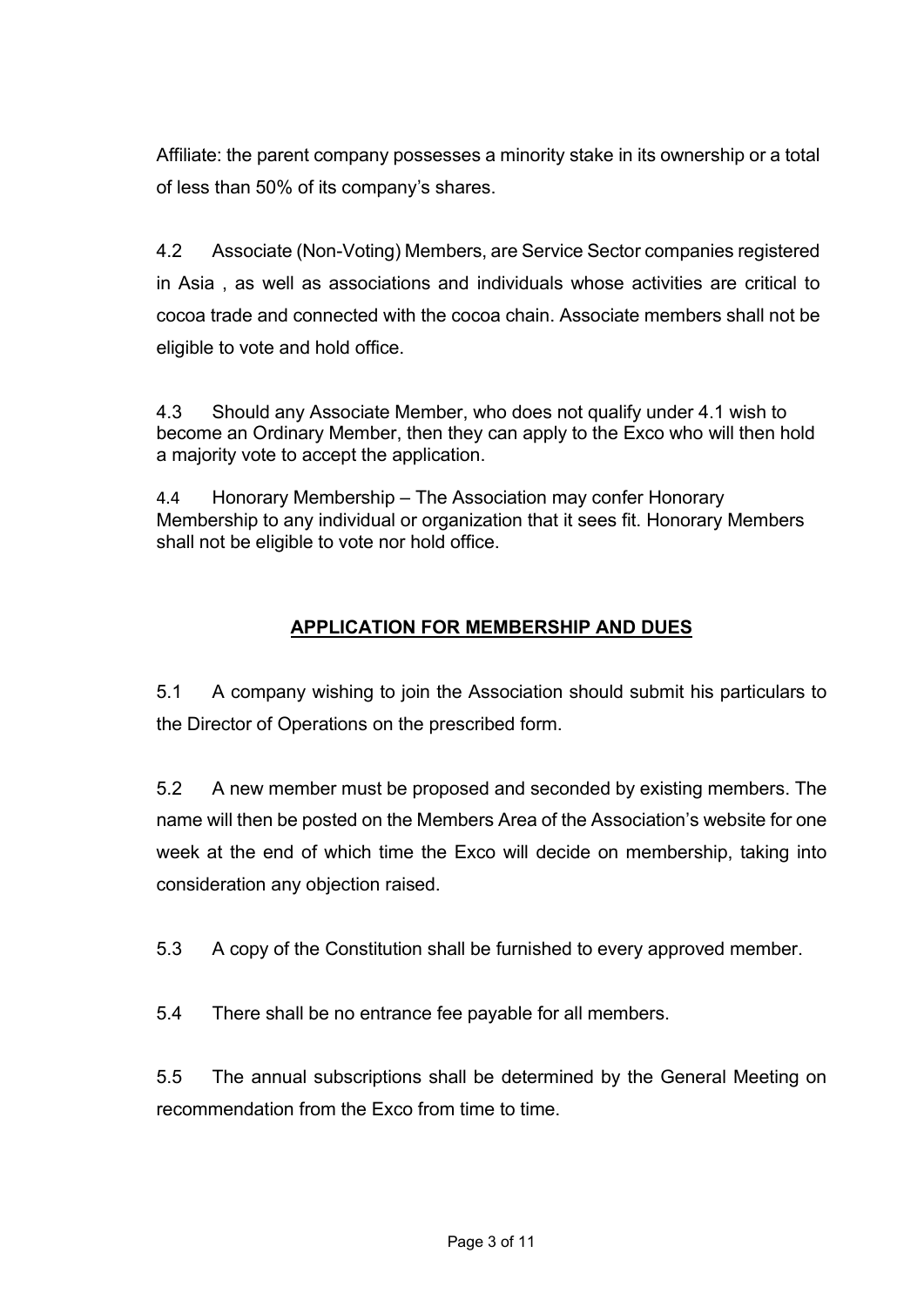5.6 Annual subscriptions are payable in advance within the first month of the year. If a member falls into arrears with his subscription or other dues, the member shall be informed immediately by the Treasurer. If the member fails to settle his arrears within eight weeks of their becoming due, the Chairman may order that his name be posted on the Association's website and that the member be denied the privileges of membership until he settles his account. If the member falls into arrears for more than three months, he will automatically cease to be a member and the Council may take legal action against him provided that they are satisfied that he has received due notice of his debts.

5.7 Any additional fund required for special purposes may only be raised from members with the consent of the General Meeting of the members.

# SUPREME AUTHORITY AND GENERAL MEETINGS

6.1 The supreme authority of the Association is vested in a General Meeting of the members presided over by the Chairman.

6.2 An Annual General Meeting shall be held in April.

6.3 At other times, an Extraordinary General Meeting must be called by the Chairman on the request in writing of not less than 25% of the total voting membership or 30 voting members, whichever is the lesser, and may be called at any time by order of the Exco. The notice in writing shall be given to the Director of Marketing and Operations setting forth the business that is to be transacted. The Extraordinary General Meeting shall be convened within two months from receiving this request to convene the Extraordinary General Meeting.

6.4 If the Exco does not within two months after the date of the receipt of the written request, proceed to convene an Extraordinary General Meeting, the members who requested for the Extraordinary General Meeting shall convene the Extraordinary General Meeting by giving ten days' notice to voting members setting forth the business to be transacted and simultaneously posting the agenda on the Association's website.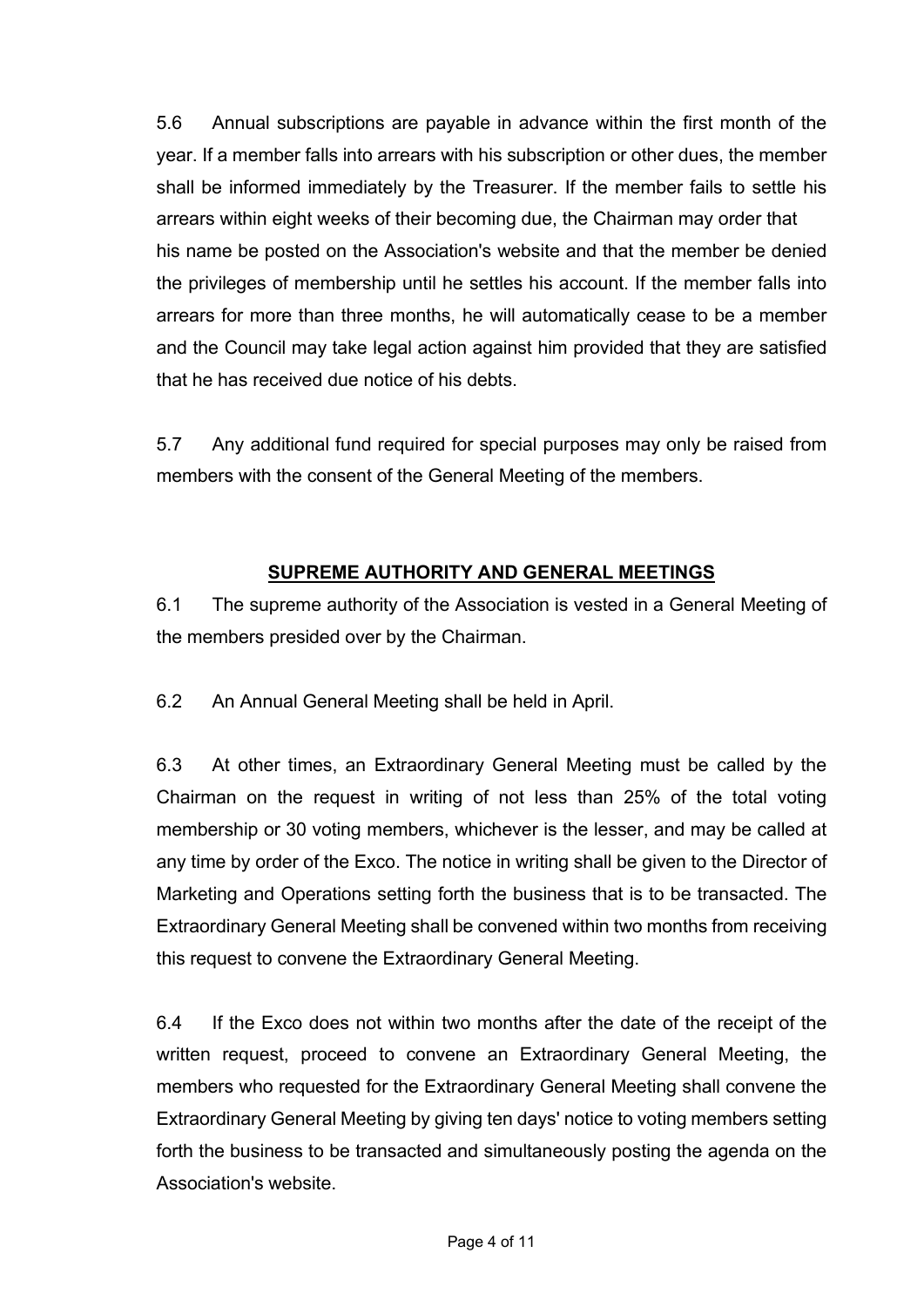6.5 At least two weeks' notice shall be given of an Annual General Meeting and at least ten days' notice of an Extraordinary General Meeting. Notice of meeting stating the date, time and place of meeting shall be sent by the Director of Marketing & Operations to all voting members. The particulars of the agenda shall be posted on the Association's website four days in advance of the meeting.

6.6 Unless otherwise stated in this Constitution, voting by proxy is allowed at all General Meetings.

6.7 The following points will be considered at the Annual General Meeting: a) The previous financial year's accounts and annual report of the Exco. b) Where applicable, the election of office-bearers and Honorary Auditors for the following term.

6.8 Any member who wishes to place an item on the agenda of a General Meeting may do so provided he gives notice to the Director of Marketing & Operations one week before the meeting is due to be held.

6.9 At least 50% of the total voting membership or 30 voting members, whichever is the lesser, present at a General Meeting shall form a quorum. Proxies shall not be constituted as part of the quorum.

6.10 In the event of there being no quorum at the commencement of a General Meeting, the meeting shall be adjourned for half an hour and should the number then present be insufficient to form a quorum, those present shall be considered a quorum, but they shall have no power to amend any of the existing Constitution or the bylaws.

# MANAGEMENT AND COUNCIL

7.1 The administration of the Association shall be entrusted to the Exco consisting of a Chairman, Vice-Chairman, Treasurer and Secretary to be elected at the alternate Annual General Meeting. The Exco shall not comprise of more than one person from an Ordinary Member company, including subsidiaries and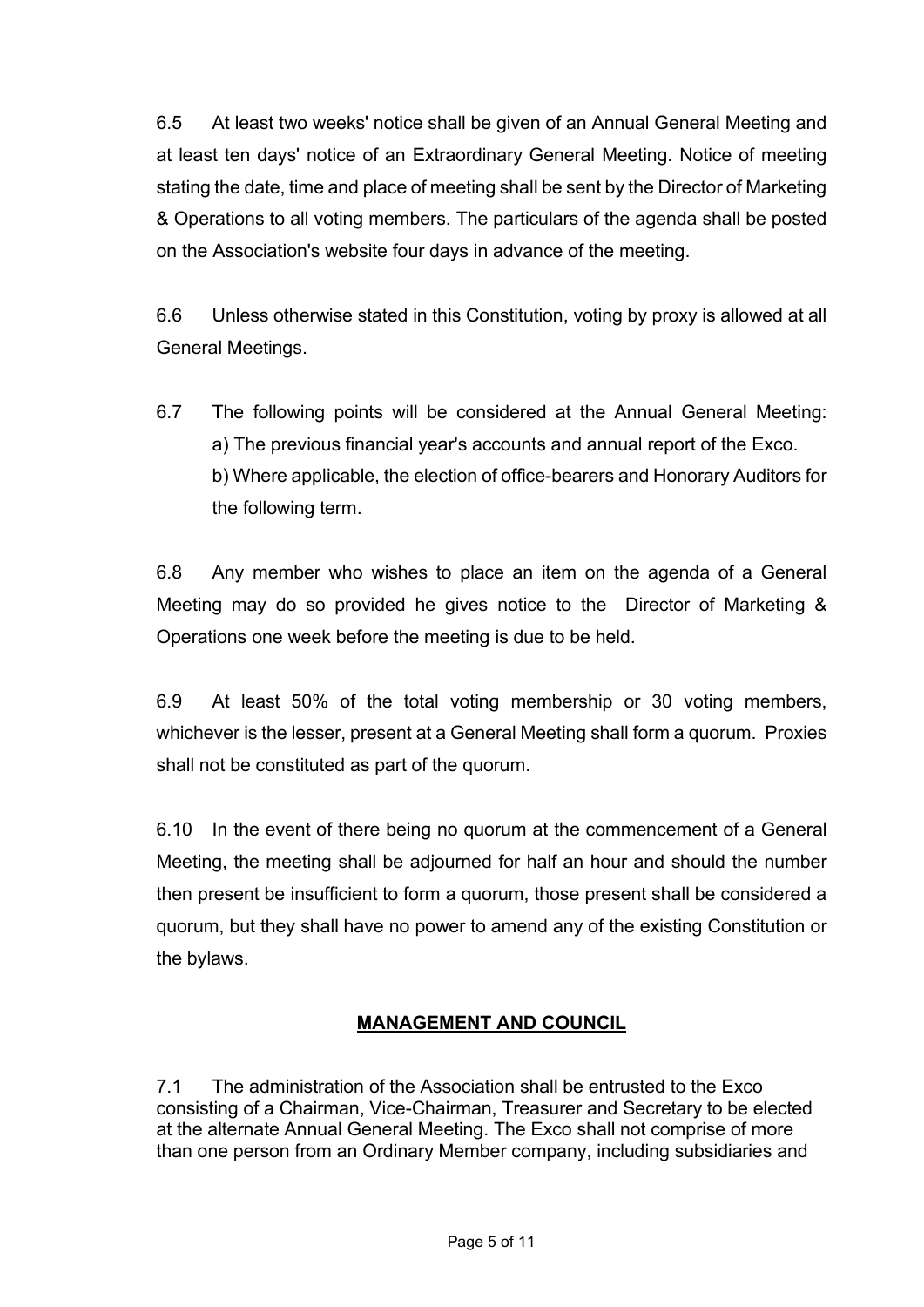affiliates. The Exco should be made up of the following Ordinary Member representation: Processor, Trader and FMCG.

Three of the Exco positions, Chair, Vice-Chair and Treasurer will be rotated by Category on a two-year basis, as per the simulation chart below. The position of Secretary will be left open for any Ordinary Member.

| <b>Unnafation for a categories</b> .<br>ווטשט ו |             |            |            |            |            |
|-------------------------------------------------|-------------|------------|------------|------------|------------|
| <b>EXCO</b>                                     |             |            |            |            |            |
| <b>Position</b>                                 | 2023        | 2025       | 2027       | 2029       |            |
|                                                 | Proces      | Trade      | <b>FMC</b> | Proce      | Proce      |
| <b>Chair</b>                                    | sor         |            | G          | ssor       | ssor       |
| <b>Vice</b>                                     |             | <b>FMC</b> | Proce      | Trade      | Trade      |
| <b>Chair</b>                                    | Trader      | G          | ssor       |            |            |
| <b>Treasure</b>                                 |             | Proce      | Trade      | <b>FMC</b> | <b>FMC</b> |
|                                                 | <b>FMCG</b> | ssor       |            | G          | G          |
| <b>Secretar</b>                                 |             |            |            |            |            |
|                                                 | Open        | Open       | Open       | Open       | Open       |

Simulation for 3 categories + 1 open

### STEP 1: Nomination stage

- Voting members to nominate one person from each specific category
- In the next election (2023) the position by category will be as the above chart, thereafter the position will rotate as shown.

#### STEP 2:

• A listing of the persons nominated will be presented to the membership at least three weeks before the election.

### STEP 3: Actual Election

• Full details of all confirmed nominees will be presented to the Membership, by Exco position at least three weeks before the Election.

7.2 Only one representative from each Ordinary Member may stand for election for the above offices. Names for the above offices shall be proposed at least one month before the Annual General Meeting and election will follow on a simple majority vote of the members. All office-bearers, except the Treasurer, may be reelected to the same or related post for a consecutive term of office. The term of office of the Exco is two years.

7.3 Election will performed by a secret ballot, either at an in-person, or an online Annual General Meeting. In the event of a tie, the Chairman of the meeting shall have a casting vote.

7.4 The Chairman may call a Quarterly Members Meeting at any time by giving five days' notice. At least  $\frac{1}{2}$  of the Association Members must be present for its proceedings to be valid.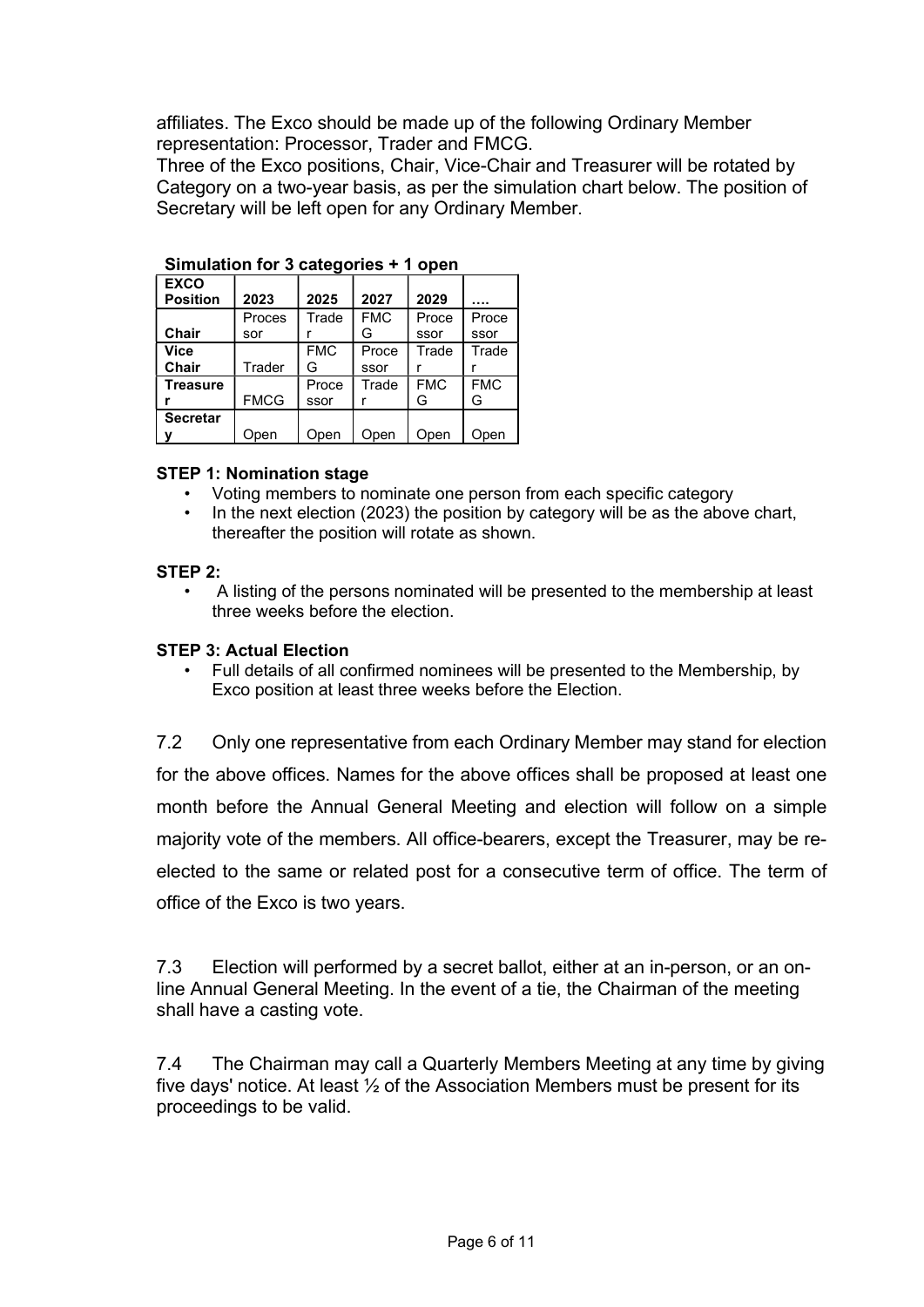7.5 Quarterly Members Meetings shall be held at least once every three months after giving seven days' notice to Association Members. Any member of the Exco absenting himself from three Quarterly Members Meetings consecutively without satisfactory explanations shall be deemed to have withdrawn from the Exco and a successor may be co-opted by the Exco to serve until the next Annual General Meeting. Any changes in the Exco shall be notified to the Registrar of Societies within two weeks of the change.

7.6 The duty of the Exco is to organise and supervise the day-to-day activities of the Annual General Meeting. The Exco may not act contrary to the expressed wishes of the Annual General Meeting without prior reference to it and always remains subordinate to the Annual General Meetings.

7.7 The Exco has power to form sub-committees when it deems fit and may appoint from suitable representatives of the members as members of the sub committees. Decisions made by the sub-committees shall be endorsed by the **Committee** 

7.8 The Exco has power to authorise the expenditure of any sum not exceeding the amount decided upon by the General Meeting of members each month from the Association's funds for the Association's purposes.

# DUTIES OF OFFICE-BEARERS

8.1 8.1 The Chairman shall chair all General and Exco meetings. He shall also represent the Association in its dealings with outside persons.

8.2 The Vice-Chairman shall assist the Chairman and deputise for him in his absence.

8.3 The Secretary in conjunction with the Director of Marketing and Operations shall keep all records, except financial, of the Association and shall be responsible for their correctness.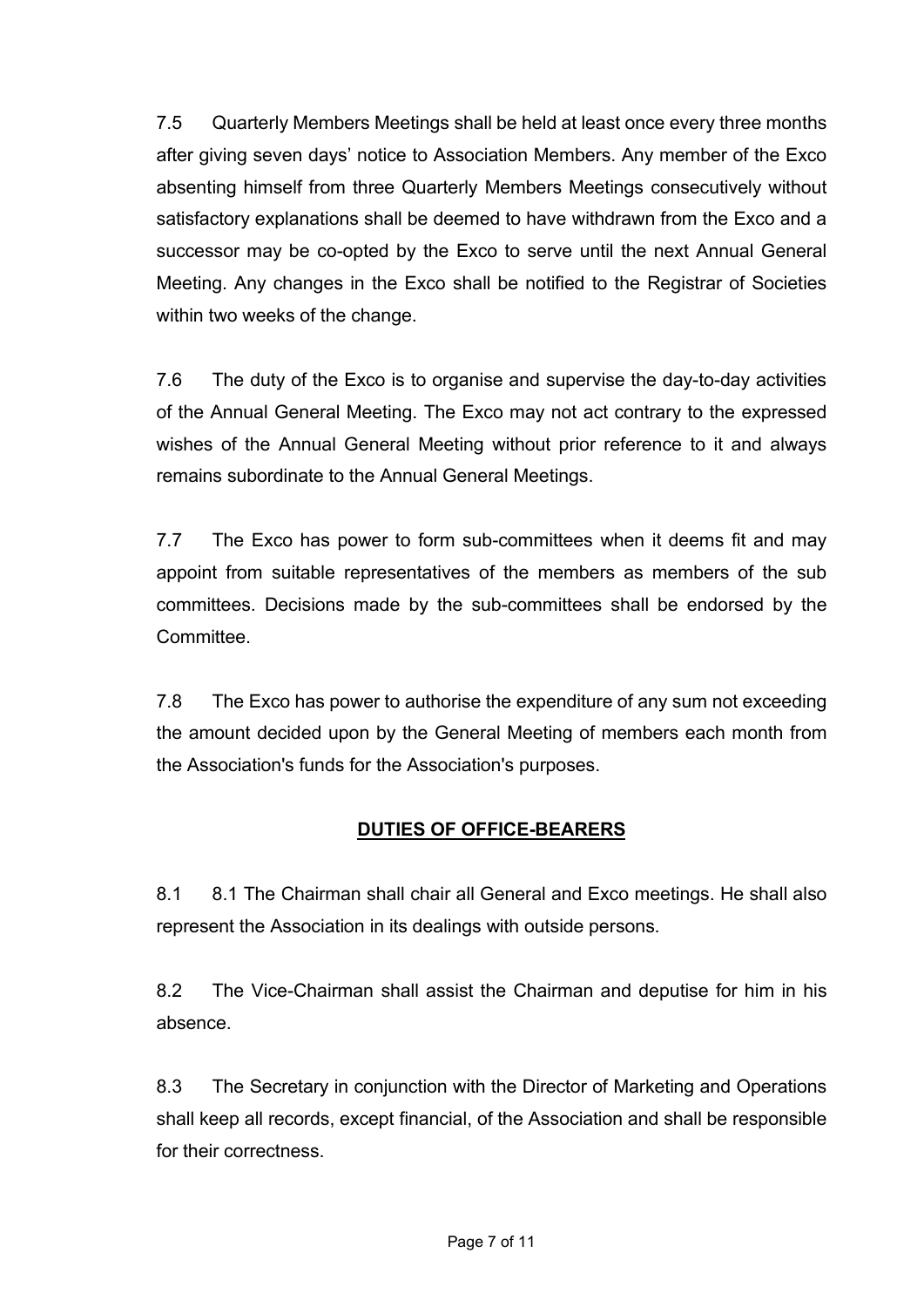Minutes must be produced of all General and Exco meetings, and an up-todate Register of Members at all times.

8.4 The Treasurer shall keep all funds and collect and disburse all moneys on behalf of the Association and shall keep an account of all monetary transactions and shall be responsible for their correctness. The Treasurer is authorized to expend up to \$1,000 per month for petty expenses on behalf of the Association. Treasurer will not keep more than \$1,000 in the form of cash and money in excess of this will be deposited in a bank to be named by the Exco. Cheques, etc. for withdrawals from the bank will be signed by two signatories, one of the signatories being the Treasurer and the other either the Chairman or the Vice-Chairman or the Secretary.

8.5 Ordinary Council Members shall assist in the general administration of the Association and perform duties assigned by the Council from time to time.

## AUDIT AND FINANCIAL YEAR

9.1 Two(2) voting members, not being members of the Council, shall be elected as Auditors at alternate Annual General Meeting and will hold office for a term of two years only and shall not re-elected for a consecutive term.

- 9.2 They:
	- a) Will be required to audit each year's accounts and present a report upon them to the Annual General Meeting.
	- b) May be required by the Chairman to audit the Association's accounts for any period within their tenure of office at any date and make a report to the Exco.
- 9.3 The financial year shall be from 1<sup>st</sup> January to 31<sup>st</sup> December.

### **TRUSTEES**

10.1 If the Association at any time acquires any immovable property, such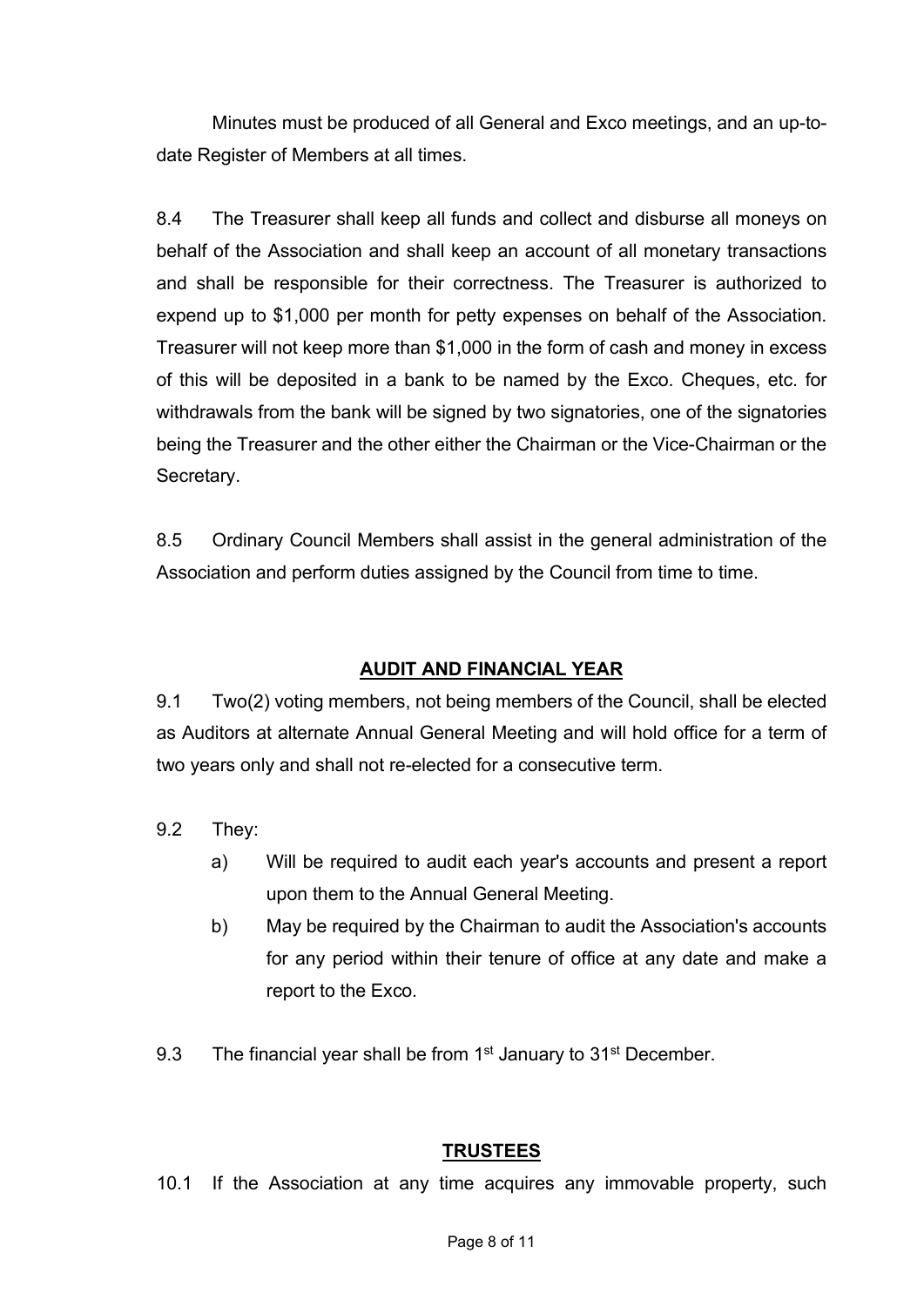property shall be vested in trustees subject to a declaration of trust.

- 10.2 The trustees of the Association shall:
	- a) Not be more than four and not less than two in number.
	- b) Be elected by a General Meeting of members.
	- c) Not effect any sale or mortgage of property without the prior approval of the General Meeting of members.
- 10.3 The office of the trustee shall be vacated:
	- a) If the trustee dies or becomes a lunatic or of unsound mind.
	- b) If he is absent from the Republic of Singapore for a period of more than one year.
	- c) If he is guilty of misconduct of such a kind as to render it undesirable that he continues as a trustee.
	- d) If he submits notice of resignation from his trusteeship.

10.4 Notice of any proposal to remove a trustee from his trusteeship or to appoint a new trustee to fill a vacancy must be given by posting it on the notice board in the Association's premises at least two weeks before the General Meeting at which the proposal is to be discussed. The result of such General Meeting shall then be notified to the Registrar of Societies.

10.5 The address of each immovable property, name of each trustee and any subsequent change must be notified to the Registrar of Societies.

# VISITORS AND GUESTS

11.1 Visitors and guests may be admitted into the premises of the Association but they shall not be admitted into the privileges of the Association. All visitors and guests shall abide by the Association's rules and regulations.

# PROHIBITIONS

12.1 Gambling of any kind, excluding the promotion or conduct of a private lottery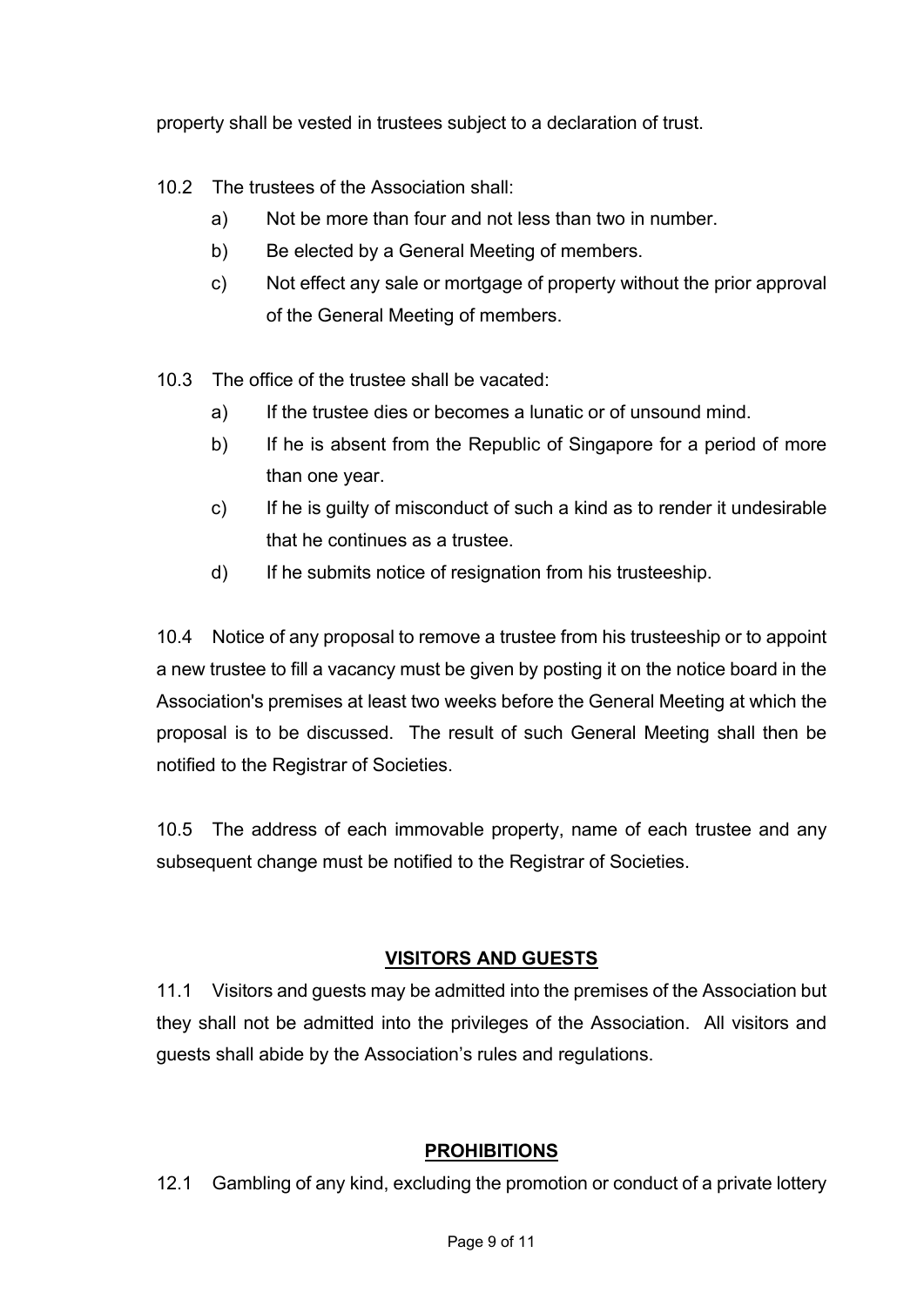which has been permitted under the Private Lotteries Act Cap 250, is forbidden on the Association's premises. The introduction of materials for gambling or drug taking and of bad characters into the premises is prohibited.

12.2 The funds of the Association shall not be used to pay the fines of members who have been convicted in a court of law

12.3 The Association shall not engage in any trade union activity as defined in any written law relating to trade unions for the time being in force in Singapore.

12.4 The Association shall not attempt to restrict or interfere with trade or make directly or indirectly any recommendation to, any arrangement with its members which has the purpose or is likely to have the effect of fixing or controlling the price or any discount, allowance or rebate relating to any goods or service which adversely affect consumer interests.

12.5 The Association shall not indulge in any political activity or allow its funds and/or premises to be used for political purposes.

12.6 The Association shall not hold any lottery, whether confined to its members or not, in the name of the Association or its office-bearers, Exco or members unless with the prior approval of the relevant authorities.

12.7 The Association shall not raise funds from the public for whatever purposes without the prior approval in writing of the Head, Licensing Division, Singapore Police Force and other relevant authorities.

## AMENDMENTS TO CONSTITUTION AND BYLAWS

13.1 No alteration or addition/deletion to this Constitution or the bylaws of the Association shall be made except at a General Meeting and with the consent of two-thirds of the voting members present at the General Meeting. Amendments to this Constitution shall not come into force without the prior sanction of the Registrar of Societies.